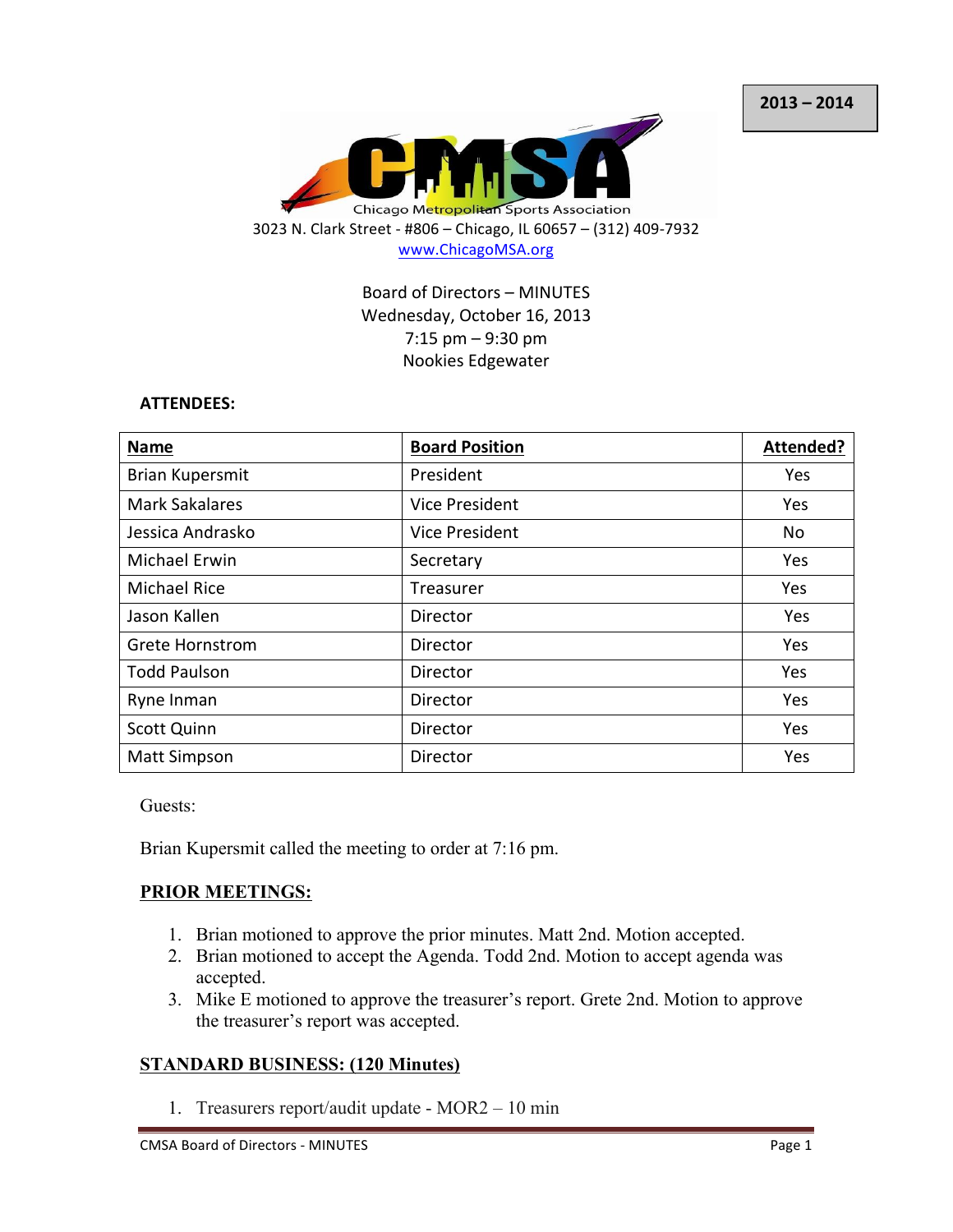- A few sports are still open from 2013, but closing soon.<br>• Funds left over from the 2013 budget will immediately
- Funds left over from the 2013 budget will immediately go back into the money market account.
- 1323 members today, 123 more than this time last year!
- Audit:
	- o Reached out to a CMSA member about leading the audit
	- o Audit plan passed out to the board with perimeters for an audit conducted using our members instead of an audit firm
		- Plan would cut audit costs
		- Member with financial background has been contacted and being asked to run the audit
	- o Failsafe:
		- Any irregularity will force an audit from an outside firm
	- o Motion to approve the perimeters introduced by MOR2 with changes from both Mark and Brian was approved.
- 2. Group Exercise 45 min
	- No notes
- 3. Marketing update Jason -- 15 min
	- Jason introduced a comprehensive marketing plan to the group with multiple distribution vehicles to increase the visibility of the organization with the hope of increasing membership
	- Jason also discussed the importance of the branding being consistent across every sport and the organization
		- o Branding guidelines to be written by Jason and Brian
	- Brian moved to approve the advertising campaign. Jessica Second. Advertising campaign approved
- 4. Charity update Scott/Ryne 5 min
	- Plan is to focus on three or four organizations over the next year. Working with Marcus Han and next steps include:
		- o RFP for organizations with perimeters
		- o Reach out to the membership (survey)
		- o Charity event coordinate with January party
	- Exploring quick hits for the Fall such as a toy drive, food drive, etc
- 5. Ping Pong, Self Defense Updates Sak/Erwin 5 min
	- No update on self-defense next meeting update classes in January
	- Mark is moving forward with ping pong
		- o Working out the details
- 6. Nov Party Update MOR2 5 min
	- Four weeks until the party
	- Come Out and Play theme
		- o Games games games
	- Collecting photos from the membership for a video montage
	- Give-aways to include tshirts, bags, etc
- 7. January Party Update Todd 5 min
	- Sam and Todd met and discussed the annual party which will now include men and women
	- Deciding on the band
	- Jason made a branding point that the theme must be Come Out and Play!!!